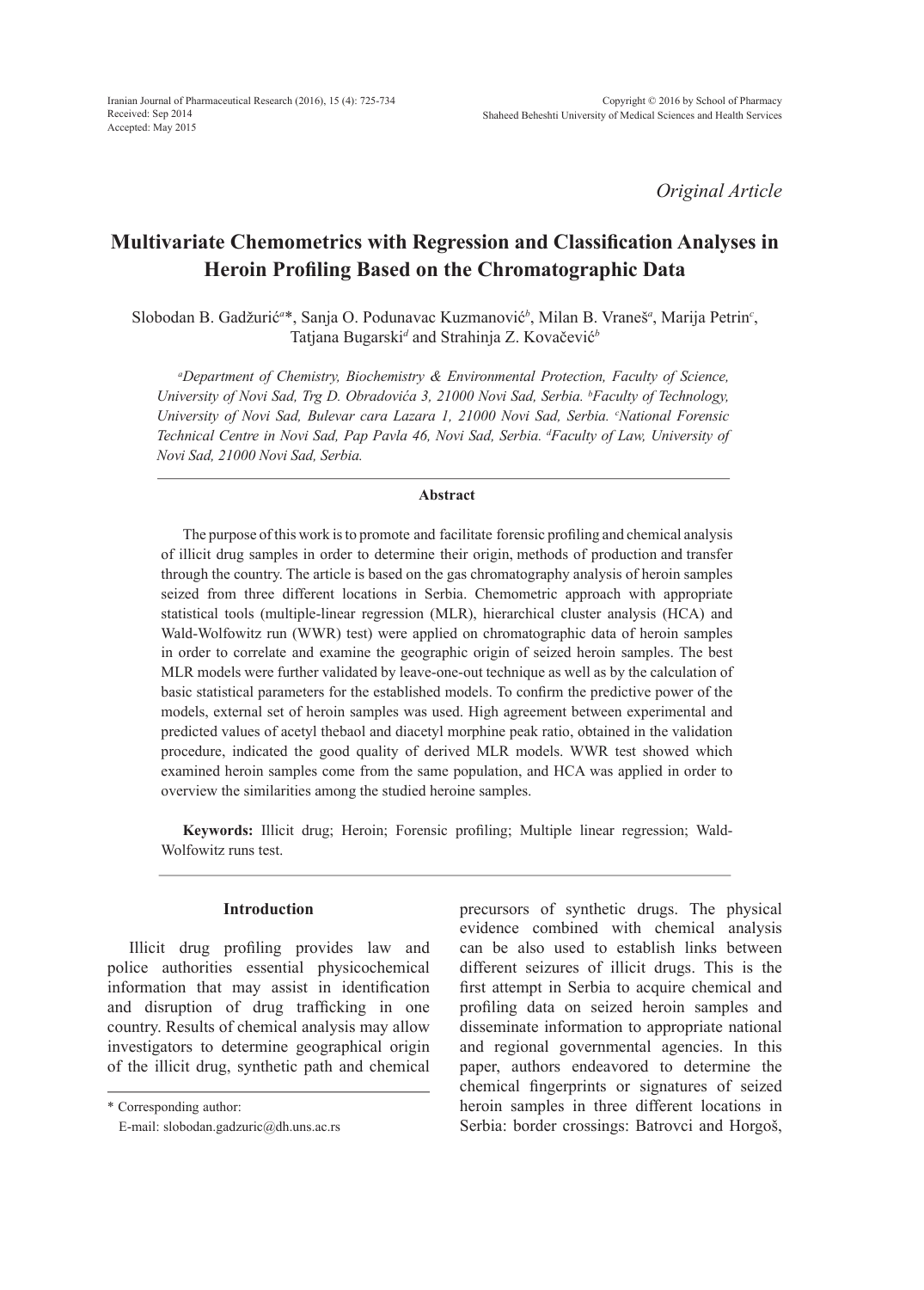but also Novi Sad municipality, labelled as batch (1), (2) and (3). Serbia was chosen as the entering point to European Union, since the common trafficking routes from Middle East to EU are passing its territory mostly through the mentioned border crossings (1) with Croatia and (2) with Hungary. It is also known that heroin can be easily prepared at the many "homemade" laboratories, some of which have existed on the territory of Novi Sad municipality.

Heroin is a semi-synthetic derivative of morphine. Due to differences in the way of growing opium poppies and the different synthetic routes during the synthesis of heroin, the presence and concentration of opium alkaloids vary in the final product. Also, during the acetylation of morphine, the other alkaloids of opium may react. Thus, their presence and concentrations vary in the final product. The presence of diluents (mannitol, glucose) and adulterants (caffeine, acetaminophen) provide additional information on the geographical origin of heroin and the way of production. Determining the concentration of opium alkaloids, adulterants and diluents makes chemical «profile» of heroin. Due to the presence of a large number of compounds, the chemical profiles of heroin can be very complex, which further complicates the analysis and profiling of the illicit drug  $(1-3)$ .

One of the most recent ways to use large amounts of data collected during different chemical analysis of illicit drugs is the application of the chemometric tools suitable for data mining and forensic profiling. In this way, investigators can get insight of the drug production, drug trafficking and geographical origin of the sample. Chemometric approach studies are undoubtedly of a great importance in modern chemistry and biochemistry, especially because of possibility to screen a large number of chemical data (i.e. different molecules or analytes) in a short time and with a low cost (4– 7). Multivariate chemometrics is a very useful and powerful tool when the main issue includes dealing with multicomponent data sets (8, 9). It allows the extraction of maximum information from complicated datasets. The conclusions in forensic science must be drawn from objective sources as much as possible. The forensic scientists must always follow rigid statistical

protocols in the process of making decisions based on experimental data. Hence, our present paper explores the usefulness of multivariate chemometrics with regression and classification approaches in the discrimination of seized heroin samples. The aim of the study was to establish a simple analytical procedure followed by chemometric approach that can recover batch links among limited number of seized heroin samples.

#### *Material and methods*

All samples used in this work were seized during various actions by the Serbian police at the border crossings (1) and (2), together with those seized on the territory of Novi Sad municipality (3). Chemical analysis was performed in the laboratories of the National Forensic Technical Center in Novi Sad. All chemicals used (chloroform, pyridine and MSTFA) were *pro analysi* quality manufactured by Merck.

#### *Analytical procedure.*

Heroin samples were homogenized first in a mortar. Mass of 0.15–0.25 g of the sample was quantitatively transferred to vials, together with 200  $\mu$ L of chloroform + pyridine (1:1) solution in order to dissolve the samples and 200 μL of silylating reagent (MSTFA). Prepared samples are heated for 1 h at 60 °C and then injected in the gas chromatograph with flame ionization detector GC-FID Agilent 6890N. Injected volume was 2 μL and split mode 50:1. Chromatographic separation was achieved on a capillary column DB-1 (length 30 m, internal diameter 0.25 mm, film thickness 0.25 μM). Carrier gas was nitrogen at a pressure of 66.6 kPa. The samples were heated for one minute at 150 °C, then up to 250 °C with heating rate of 10 ºC min–1. This temperature was maintained for 10 min.

#### *Statistical Methods.*

The complete regression and classification analyses (MLR, HCA, WWR test) were carried out by PASS 2005, GESS 2006, NCSS Statistical Software, MS Excel and Statistica v. 10 (10–12).

The general purpose of MLR analysis is to quantitate the relationship between several independent or predictor variables and a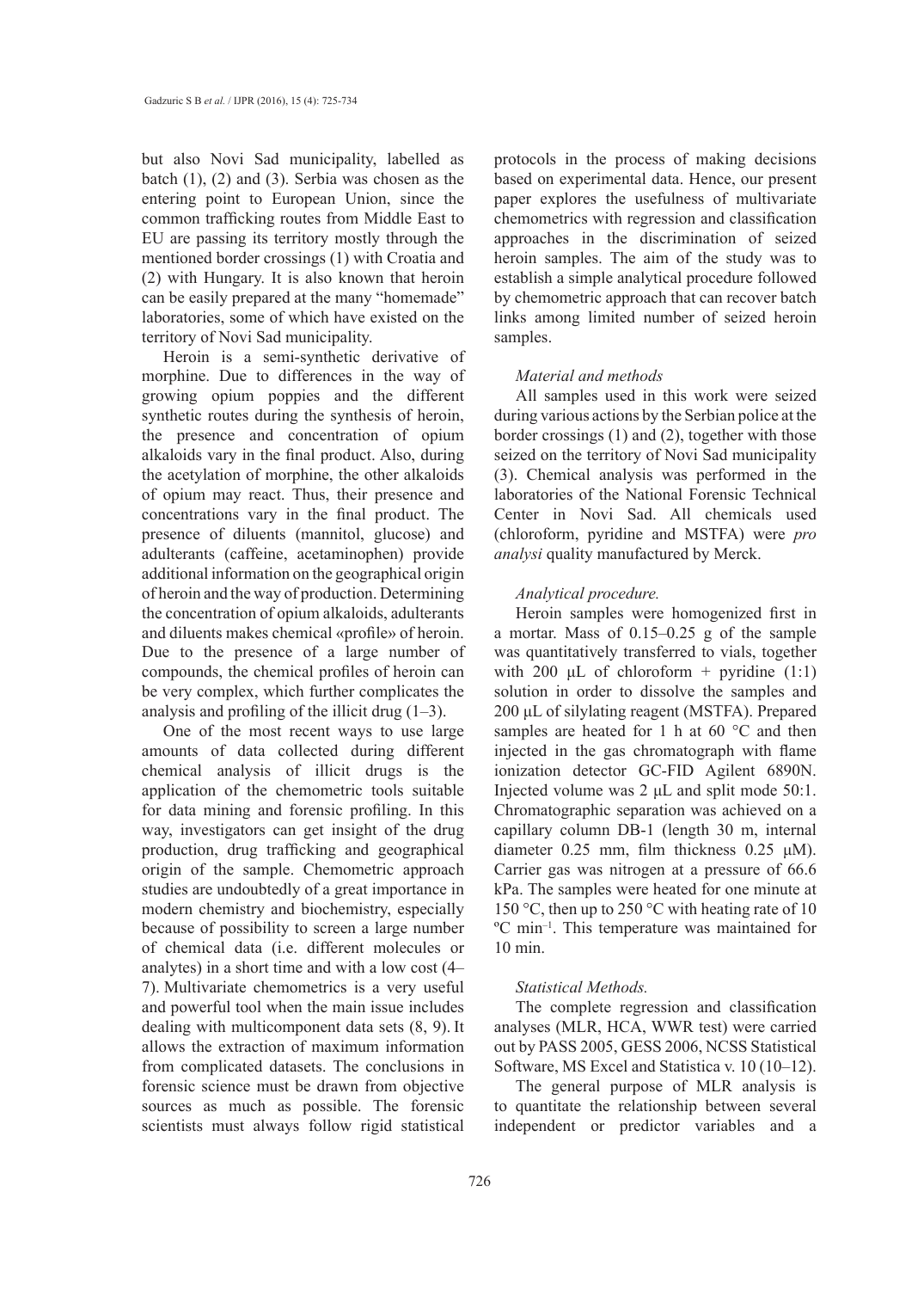dependent variable. MLR model is built with descriptive variables using the least squares methods to minimize the residuals (13). General MLR model is:

$$
y = a + b_1 x_1 + b_2 x_2 + \dots + b_n x_n
$$
 (1)

where  $y$  is the quantitative property to predict (dependent variable),  $x_n$  an independent (descriptive) variable,  $a$  the intercept, and  $b_n$  the regression coefficient for  $x_n$ .

HCA is a method for dividing a group of objects into classes so that similar objects are in the same class (cluster). The groups of entities are not known prior to the mathematical analysis and no assumptions are made about the distribution of the variables. Cluster analysis searches for objects which are close together in the variable space. The data in each cluster share some common trait, often proximity according to some defined distance measure (14).

Wald-Wolfowitz run test (WWR) can be applied to examine if two random samples come from populations with the same distribution. WWR test can detect differences in averages or spread or any other important aspect between the two populations (15). This test is efficient when each sample size is greater than or equal to 10 (15). This method includes testing the null hypothesis -  $H_0$ : two samples come from populations having the same distribution. At the start it is necessary to define the critical value for "run" number  $(r_{cr})$ . We can calculate this value based on the following equations (15):

$$
r_{cr} = \mu - 1.96 \sigma \text{ (at 5% level of significance)} \tag{2}
$$

where:

$$
\mu = 1 + ((2 n_1 n_2) / (n_1 + n_2))
$$
 (3)

$$
\sigma = ((2 n_1 n_2 (2 n_1 n_2 - n_1 - n_2)) / ((n_1 + n_2)^2 (n_1 + n_2 - 1)))^{1/2}
$$
\n
$$
(4)
$$

 $n_1$  – size of sample 1  $n_2$  – size of sample 2

So-called "run" number (r) can be obtained from the list of  $n_1 + n_2$  observations from two samples in order of magnitude. It represents the number of sections of consecutive values which belong to the same sample and it can be counted from the list of  $n_1 + n_2$  observations. Observations from sample 1 should be denoted as *X*s and other as *Y*s, and then the number of runs can be counted. Afterwards, the r and  $r_{cr}$ numbers can be compared. The  $H_0$  hypothesis has to be rejected if  $r \le r_{cr}$  (15).

#### **Results and discussion**

In the first step of the present study, gas chromatography (GC) analyses were applied on thirty eight different samples of heroin from three locations in Serbia. The data of gas chromatography (GC) analyses are summarized in Table 1. as the peak area ratio of four secondary components, namely: acetyl thebaol (TEB), 6-monoacetyl morphine (MAM), papaverine (PAP), noscapine (NOS), and the main psychoactive component of diacetyl morphine (DAM). All these components were identified according to their retention times. In the second step, we focused our efforts on developing the MLR models that can determine the geographical origin of heroin samples. A set of twenty eight collected data (samples 1-28) was used for MLR modeling. TEB/DAM was used as a dependent variable in the regression analysis, and MAM/ DAM, PAP/DAM and NOS/DAM were used as independent variables.

MLR procedure was used to model the relationships between the data of GC analyses. The stepwise regression (SWR) method was used to derive the most significant models as a calibration models for prediction of TEB/ DAM peak ratio of seized heroin samples. The specifications for the best selected MLR models are shown in Table 2.

The statistical quality of the generated models was checked by statistical parameters: correlation coefficient (*r*), standard error of estimation or standard deviation (*s*), and *F*-test (Fisher›s value) for statistical significance (16–18). Correlation coefficient *r* (or coefficient of multiple determination) is a relative measure of the fit by the regression equation. Correspondingly, it represents the part of variation in the observed data that is explained by the regression. Standard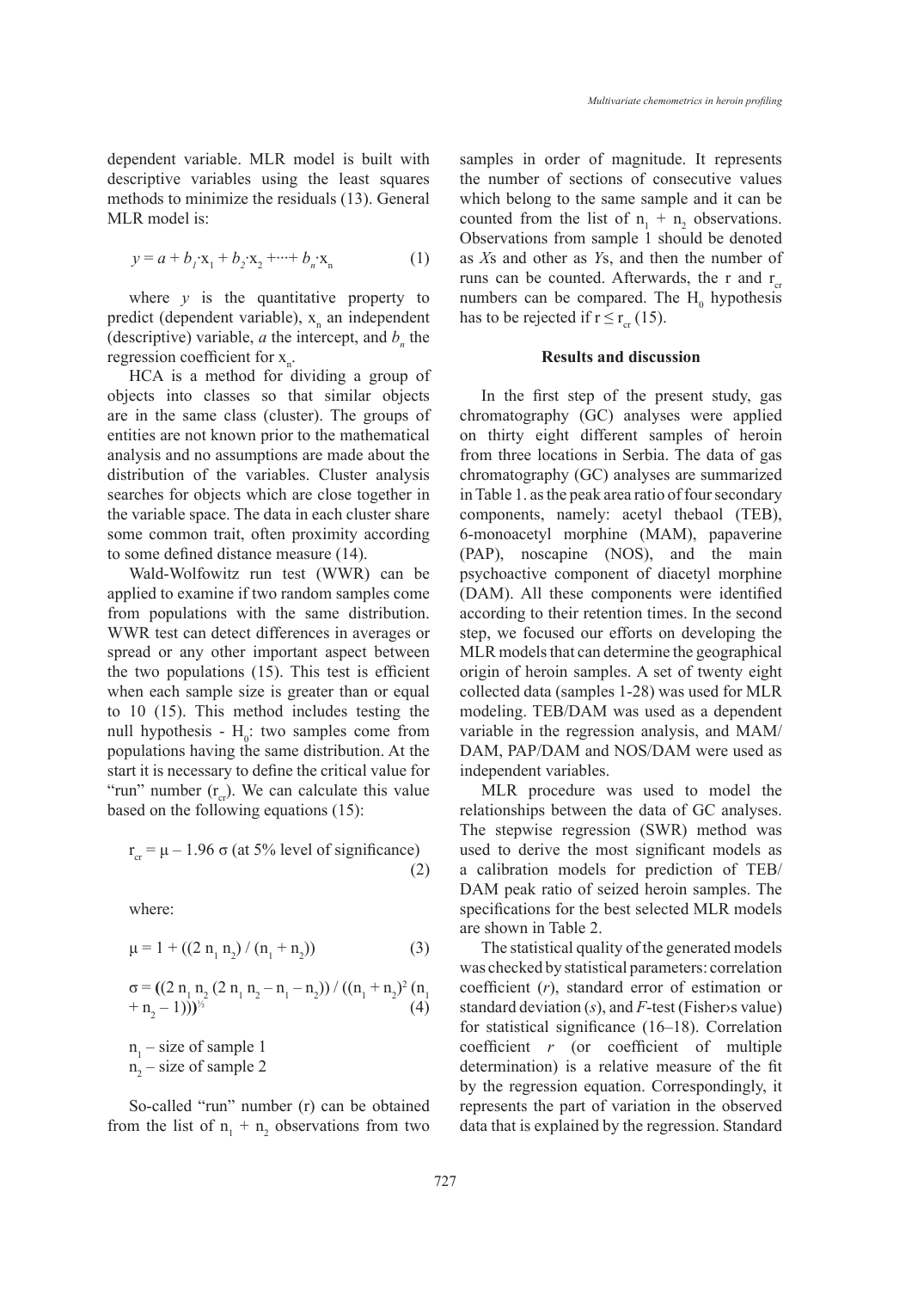| (1)                     |            |            | <b>Table 1.</b> I can fatto of TED/DAM, MAM/DAM, IAI/DAM and NOS/DAM for all investigated nefold samples.<br>(2) |            |            |            | (3)        |            |            |            |            |            |
|-------------------------|------------|------------|------------------------------------------------------------------------------------------------------------------|------------|------------|------------|------------|------------|------------|------------|------------|------------|
|                         | TEB/       | MAM/       | PAP/                                                                                                             | NOS/       | TEB/       | MAM/       | PAP/       | NOS/       | TEB/       | MAM/       | PAP/       | NOS/       |
|                         | <b>DAM</b> | <b>DAM</b> | <b>DAM</b>                                                                                                       | <b>DAM</b> | <b>DAM</b> | <b>DAM</b> | <b>DAM</b> | <b>DAM</b> | <b>DAM</b> | <b>DAM</b> | <b>DAM</b> | <b>DAM</b> |
| 1                       | 0.1269     | 0.0062     | 0.0424                                                                                                           | 0.1157     | 0.0367     | 0.1433     | 0.0479     | 0.0902     | 0.0267     | 0.1233     | 0.0379     | 0.0802     |
| $\boldsymbol{2}$        | 0.1562     | 0.0068     | 0.0568                                                                                                           | 0.1283     | 0.0411     | 0.1488     | 0.0481     | 0.1462     | 0.0311     | 0.1388     | 0.0381     | 0.1362     |
| 3                       | 0.1269     | 0.0062     | 0.0424                                                                                                           | 0.1157     | 0.0141     | 0.1104     | 0.0246     | 0.1368     | 0.0241     | 0.1204     | 0.0346     | 0.1468     |
| $\overline{\mathbf{4}}$ | 0.1562     | 0.0068     | 0.0568                                                                                                           | 0.1283     | 2.5076     | 6.7521     | 0.4682     | 0.0076     | 2.5276     | 6.7721     | 0.4482     | 0.0276     |
| 5                       | 0.1873     | 0.0073     | 0.0492                                                                                                           | 0.1909     | 2.7672     | 7.1083     | 0.4746     | 0.0374     | 2.7672     | 7.1083     | 0.4746     | 0.0374     |
| 6                       | 0.1524     | 0.0062     | 0.0441                                                                                                           | 0.1790     | 0.0135     | 0.0657     | 0.0219     | 0.0524     | 0.0135     | 0.0657     | 0.0219     | 0.0524     |
| $\overline{7}$          | 0.1590     | 0.0062     | 0.0452                                                                                                           | 0.1828     | 0.0147     | 0.2456     | 0.0327     | 0.0049     | 0.0147     | 0.2456     | 0.0327     | 0.0049     |
| 8                       | 0.1566     | 0.0059     | 0.0439                                                                                                           | 0.1764     | 0.1103     | 0.1463     | 0.4271     | 0.1045     | 0.0103     | 0.0463     | 0.3271     | 0.0045     |
| 9                       | 0.3945     | 0.0276     | 0.0474                                                                                                           | 0.1248     | 0.2208     | 0.2293     | 0.2335     | 0.3083     | 0.0208     | 0.0930     | 0.0335     | 0.1083     |
| 10                      | 0.3652     | 0.0284     | 0.0452                                                                                                           | 0.1192     | 0.0248     | 0.0965     | 0.0393     | 0.1099     | 0.0208     | 0.0925     | 0.0363     | 0.1055     |
| 11                      | 0.3525     | 0.0284     | 0.0455                                                                                                           | 0.1416     | 0.0209     | 0.1307     | 0.0303     | 0.1001     | 0.0229     | 0.1337     | 0.0363     | 0.1021     |
| 12                      | 0.3577     | 0.0242     | 0.0393                                                                                                           | 0.1211     | 0.1143     | 0.2137     | 0.1232     | 0.1052     | 0.0143     | 0.1137     | 0.0232     | 0.0049     |
| 13                      | 0.3519     | 0.0287     | 0.0465                                                                                                           | 0.1407     | 0.2096     | 0.2589     | 0.2229     | 0.2029     | 0.0096     | 0.0888     | 0.0229     | 0.0029     |
| 14                      | 0.3449     | 0.0287     | 0.0459                                                                                                           | 0.1442     | 0.3101     | 0.4474     | 0.3364     | 0.4564     | 0.0101     | 0.1474     | 0.0364     | 0.1564     |
| 15                      | 0.4303     | 0.0284     | 0.0485                                                                                                           | 0.1288     | 0.0100     | 0.0732     | 0.0279     | 0.1036     | 0.0100     | 0.0732     | 0.0279     | 0.1036     |
| 16                      | 0.3261     | 0.0253     | 0.0391                                                                                                           | 0.1136     | 0.0243     | 0.1208     | 0.0342     | 0.1472     | 0.0243     | 0.1208     | 0.0342     | 0.1472     |
| 17                      | 0.3360     | 0.0288     | 0.4460                                                                                                           | 0.1353     | 2.5288     | 6.7730     | 0.4499     | 0.0279     | 2.5279     | 6.7730     | 0.4489     | 0.0279     |
| 18                      | 0.3378     | 0.0288     | 0.0449                                                                                                           | 0.1345     | 0.1140     | 0.1135     | 0.0239     | 0.1045     | 0.0140     | 0.1134     | 0.0229     | 0.0045     |
| 19                      | 0.3737     | 0.0272     | 0.0454                                                                                                           | 0.1110     | 0.0094     | 0.0883     | 0.0225     | 0.0023     | 0.0094     | 0.0883     | 0.0225     | 0.0023     |
| 20                      | 0.3432     | 0.0251     | 0.0393                                                                                                           | 0.1196     | 0.2150     | 0.2460     | 0.2330     | 0.0052     | 0.0150     | 0.2460     | 0.0330     | 0.0052     |
| 21                      | 0.3350     | 0.0290     | 0.0459                                                                                                           | 0.1363     | 0.1110     | 0.0487     | 0.3276     | 0.1049     | 0.0110     | 0.0467     | 0.3276     | 0.0049     |
| 22                      | 0.3149     | 0.0284     | 0.0449                                                                                                           | 0.1392     | 0.2470     | 0.1297     | 0.2583     | 0.0817     | 0.0270     | 0.1237     | 0.0383     | 0.0807     |
| 23                      | 0.3065     | 0.0277     | 0.0445                                                                                                           | 0.1384     | 0.1315     | 0.1392     | 0.0386     | 0.1364     | 0.0315     | 0.1392     | 0.0386     | 0.1364     |
| 24                      | 0.3261     | 0.0283     | 0.0449                                                                                                           | 0.1385     | 0.0292     | 0.0920     | 0.0360     | 0.1050     | 0.0202     | 0.0920     | 0.0360     | 0.1050     |
| 25                      | 0.2551     | 0.0277     | 0.0453                                                                                                           | 0.1384     | 0.4220     | 0.1330     | 0.0360     | 0.1017     | 0.0220     | 0.1330     | 0.0360     | 0.1017     |
| 26                      | 0.2719     | 0.0286     | 0.0460                                                                                                           | 0.1411     | 2.7975     | 7.1087     | 0.4749     | 0.0378     | 2.7675     | 7.1087     | 0.4749     | 0.0378     |
| 27                      | 0.3806     | 0.0290     | 0.0478                                                                                                           | 0.1192     | 0.1414     | 0.0660     | 0.0224     | 0.0528     | 0.0139     | 0.0660     | 0.0224     | 0.0528     |
| 28                      | 0.3496     | 0.0280     | 0.0447                                                                                                           | 0.1435     | 0.0299     | 0.0901     | 0.0330     | 0.1080     | 0.0200     | 0.0900     | 0.0330     | 0.1080     |
| 29                      | 0.3812     | 0.0288     | 0.0463                                                                                                           | 0.1374     | 0.0909     | 0.0557     | 0.0215     | 0.0424     | 0.0015     | 0.0857     | 0.0319     | 0.0528     |
| 30                      | 0.4047     | 0.0386     | 0.0470                                                                                                           | 0.1401     | 0.0296     | 0.0810     | 0.0330     | 0.1100     | 0.0772     | 0.2876     | 0.0427     | 0.0104     |
| 31                      | 0.3305     | 0.0284     | 0.0488                                                                                                           | 0.1162     | 0.0417     | 0.1492     | 0.0376     | 0.1264     | 0.0182     | 0.0482     | 0.3071     | 0.0145     |
| 32                      | 0.3621     | 0.0279     | 0.0458                                                                                                           | 0.1415     | 0.1003     | 0.1004     | 0.0255     | 0.1377     | 0.0072     | 0.1237     | 0.0245     | 0.0070     |
| 33                      | 0.3685     | 0.0267     | 0.0466                                                                                                           | 0.1417     | 0.0792     | 0.1138     | 0.0342     | 0.1462     | 0.0013     | 0.0878     | 0.0329     | 0.0429     |
| 34                      | 0.2921     | 0.0254     | 0.0455                                                                                                           | 0.1432     | 0.0713     | 0.1317     | 0.0313     | 0.1021     | 0.0368     | 0.1574     | 0.0264     | 0.1364     |
| 35                      | 0.3289     | 0.0284     | 0.0465                                                                                                           | 0.1299     | 0.0690     | 0.1235     | 0.0339     | 0.1065     | 0.0196     | 0.1247     | 0.0483     | 0.0707     |
| 36                      | 0.3063     | 0.0263     | 0.0401                                                                                                           | 0.1176     | 0.0710     | 0.0760     | 0.0324     | 0.0528     | 0.0288     | 0.1192     | 0.0346     | 0.1324     |
| 37                      | 0.3557     | 0.0277     | 0.4360                                                                                                           | 0.1383     | 0.0591     | 0.0865     | 0.0393     | 0.1189     | 0.0050     | 0.0920     | 0.0440     | 0.1050     |
| 38                      | 0.3666     | 0.0282     | 0.0454                                                                                                           | 0.1251     | 0.0768     | 0.1340     | 0.0360     | 0.1019     | 0.0109     | 0.0825     | 0.0353     | 0.1057     |

**Table 1.** Peak ratio of TEB/DAM, MAM/DAM, PAP/DAM and NOS/DAM for all investigated heroin samples.

deviation is measured by the error mean square, which expresses the variation of the residuals or the variation from the regression line. Thus,

standard deviation is an absolute measure of the quality of the fit and should have a low value for the regression to be significant. The *F*-test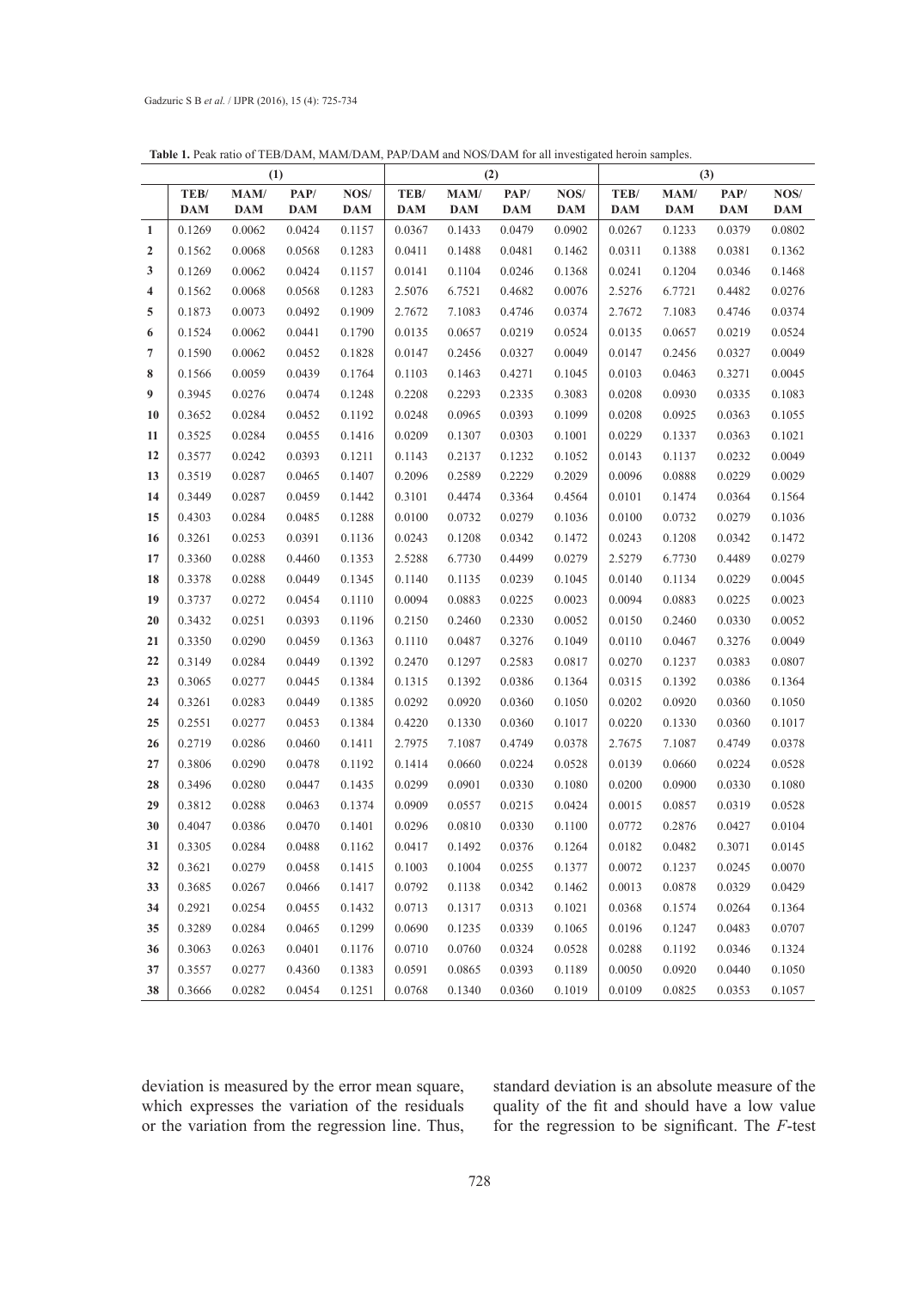| Model | Y              | Coefficient |           | $\mathbb N$ | $\mathbf R$ | S      | F       |
|-------|----------------|-------------|-----------|-------------|-------------|--------|---------|
|       | <b>TEB/DAM</b> | Intercept   | 0.1274    |             | 0.9270      | 0.0334 |         |
|       |                | MAM/DAM     | 8.6544    | 28          |             |        |         |
| (1)   |                | PAP/DAM     | $-0.0353$ |             |             |        | 48.8618 |
|       |                | NOS/DAM     | $-0.1806$ |             |             |        |         |
|       |                | Intercept   | 0.0073    |             | 0.9919      | 0.0922 | 873.29  |
|       |                | MAM/DAM     | 0.3627    | 28          |             |        |         |
| (2)   | <b>TEB/DAM</b> | PAP/DAM     | 0.2680    |             |             |        |         |
|       |                | NOS/DAM     | 0.1453    |             |             |        |         |
|       |                | Intercept   | $-0.0419$ | 28          | 0.9996      | 0.0273 | 106.23  |
|       |                | MAM/DAM     | 0.3798    |             |             |        |         |
| (3)   | <b>TEB/DAM</b> | PAP/DAM     | 0.1073    |             |             |        |         |
|       |                | NOS/DAM     | 0.1449    |             |             |        |         |

**Table 2.** Best MLR models for the prediction of heroin geographical origin.

reflects the ratio of the variance explained by the model and the variance due to the error in regression. High value of the *F*-test indicates that the model is statistically significant.

It is well known that there are three important components in any chemometric-regression analysis: the development of the models, validation of the models and the utilization of developed models. Validation is a crucial aspect of any regression analysis (19). For testing the validity of the predictive power of selected models leave one out (LOO) technique was used. The developed models were validated by the calculation of the following statistical parameters: PRESS, SSY,  $S_{PRESS}$ ,  $r^2_{CV}$ , and  $r^2_{adj}$ (Table 3.). These parameters were calculated from the following equations:

$$
PRESS = \sum (Y_{obs} - Y_{calc})^2
$$
 (5)

$$
SSY = \sum (Y_{obs} - Y_{mean})^2
$$
 (6)

$$
S_{PRESS} = \sqrt{\frac{PRESS}{n}}
$$
 (7)

$$
r_{\rm g}^2 = 1 - \frac{\text{PRESS}}{\text{SSY}} \tag{8}
$$

$$
r_{\text{adj}}^2 = 1 - (r^2) \left( \frac{n-1}{n-p-1} \right) \tag{9}
$$

where,  $Y_{obs}$ ,  $Y_{calc}$  and  $Y_{mean}$  are observed, calculated and mean values; *n* is number of the samples and *p* is number of independent parameters.

PRESS is an acronym for prediction sum of squares. It is used to validate a regression model regarding to its predictability. To calculate PRESS, each observation is individually omitted. The remaining *n*-1 observations are used to calculate a regression and estimate the value of the omitted observation. This is done *n* times, once for each observation. The difference between the actual *Y* value,  $Y_{obs}$ , and the predicted  $Y_{\text{calc}}$ , is so-called the prediction error. The sum of the squared prediction errors is the PRESS value. The smaller PRESS is, the better predictability of the model is achieved. SSY are the sums of squares associated with the corresponding sources of variation. These values are in terms of the dependent variable, *Y*.

The above PRESS value can be used to compute an  $r^2_{\text{CV}}$  statistic, called  $r^2$  cross validated parameter, which reflects the prediction ability of the model. This is a good way to validate the prediction of a regression model without selecting another sample or splitting the data. It is very possible to have a high  $r^2$  and a very low  $r^2_{\text{cv}}$ . When this occurs, it implies that the fitted model is data dependent. This parameter ranges from below zero to above one. When outside the range of 0-1, it is truncated to stay within this range. Adjusted *r*-squared  $(r^2_{\text{adj}})$  is an adjusted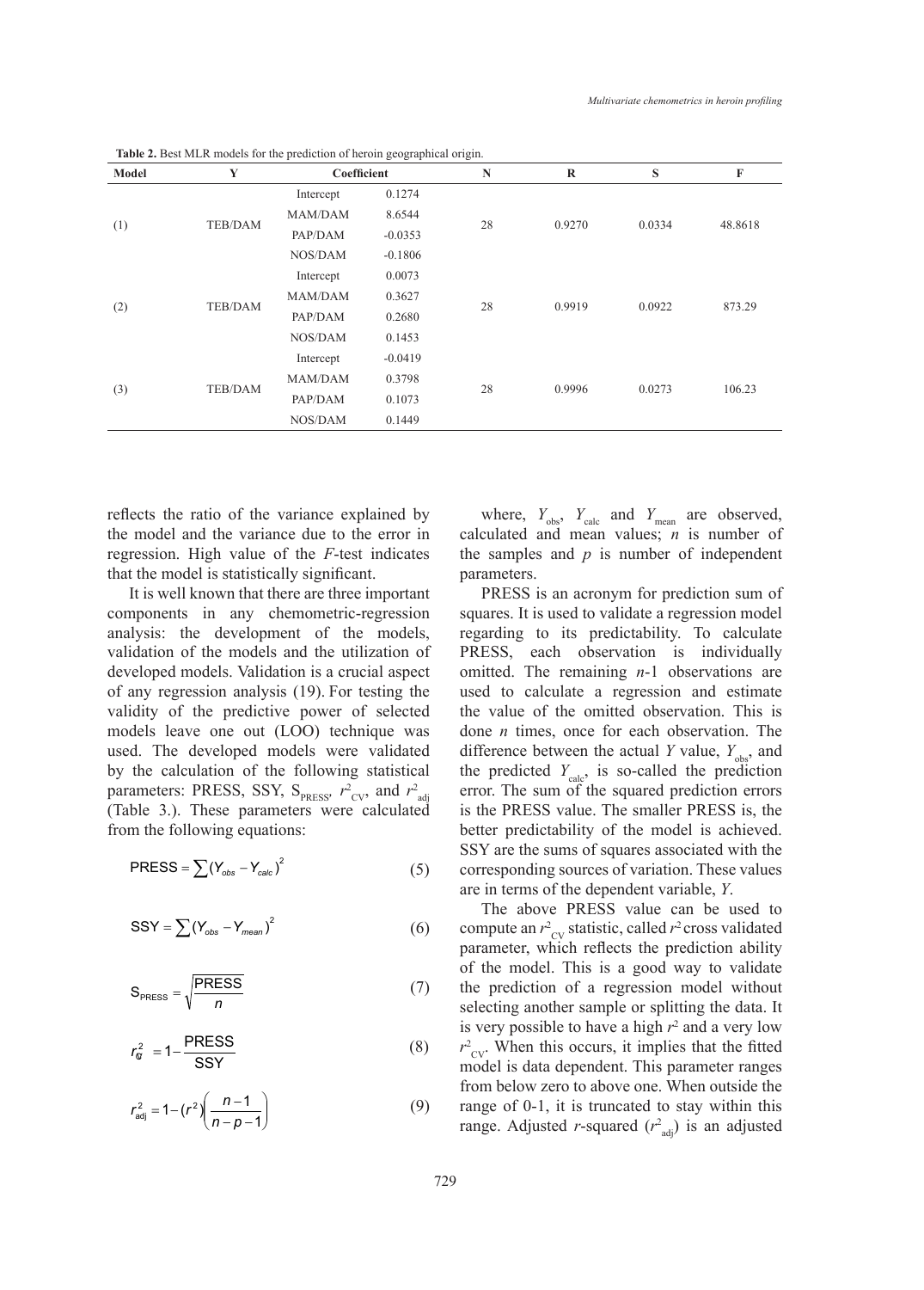| Model | <b>PRESS</b> | SSY     | <b>PRESS/SSY</b> | <b>SPRESS</b> | $r^2CV$ | $r^2$ adj |  |
|-------|--------------|---------|------------------|---------------|---------|-----------|--|
|       | 0.0794       | 0.2380  | 0.3336           | 0.0532        | 0.6664  | 0.8417    |  |
| (2)   | 0.2601       | 22.4969 | 0.0116           | 0.0964        | 0.9884  | 0.9898    |  |
| (3)   | 0.0288       | 23.7616 | 0.0012           | 0.0321        | 0.9988  | 0.9992    |  |

**Table 3.** The cross-validation parameters.

version of  $r^2$ . The adjustment seeks to remove the distortion due to a small sample size.

In many cases  $r^2_{\text{CV}}$  and  $r^2_{\text{adj}}$  are taken as a proof of the high predictive ability of MLR models. A high value of these statistical characteristics  $(0.5)$  is considered as a proof of the high predictive ability of the model. However, some recent reports have proved the opposite (20). Although, the low value of  $r_{\text{cv}}^2$  for the training set can indeed serve as an indicator of a low predictive ability of a model, the opposite is not necessarily true. Thus, the high value of LOO  $r_{\text{cv}}^2$  is the necessary condition for a model to have a high predictive power, but it is not a sufficient one.

Although models showed good internal consistency, they may not be applicable for the analogs which were never used in the generation of the correlation. It is proven that the only way to estimate the true predictive power of a model is to test it on a sufficiently large collection of the samples from an external test set. The test set must include no less than five samples, whose properties and structures must cover the range

of properties and structures of the samples from the training set. This application is necessary for obtaining trustful statistics for comparison between the observed and predicted values for these compounds. Therefore, the external extrapolation power of the model was further authenticated by a test set of ten heroin samples.

The values of TEB/DAM peak ratio of an external set of heroin samples (samples 29- 38) were calculated by the models. These data are compared with experimentally obtained values of TEB/DAM ratio (Table 4. Figure 1.). From the data presented in Table 4. it is shown that high agreement between experimental and predicted TEB/DAM ratio was obtained (the residual values are small, indicating the good predictability of the established models). According to the reference (16) without the validation of the MLR models by using the external test set, we could not come to a right conclusion about high predictive ability of derived models.

To investigate the existence of a systemic error in developing the MLR models, the

| Compound       |        | <b>TEB/DAM</b> ratio predicted |        |           | <b>Residuals</b> |           |
|----------------|--------|--------------------------------|--------|-----------|------------------|-----------|
|                | (1)    | (2)                            | (3)    | (1)       | (2)              | (3)       |
|                | 0.3502 | 0.0799                         | 0.0017 | 0.0310    | 0.0110           | $-0.0002$ |
| $\overline{2}$ | 0.4345 | 0.0394                         | 0.0734 | $-0.0298$ | $-0.0098$        | 0.0038    |
| 3              | 0.3505 | 0.0615                         | 0.0114 | $-0.0199$ | $-0.0198$        | 0.0068    |
| $\overline{4}$ | 0.3417 | 0.0898                         | 0.0087 | 0.0205    | 0.0105           | $-0.0015$ |
| 5              | 0.3312 | 0.0705                         | 0.0012 | 0.0373    | 0.0087           | 0.0001    |
| 6              | 0.3198 | 0.0789                         | 0.0404 | $-0.0276$ | $-0.0076$        | $-0.0036$ |
| 7              | 0.3481 | 0.0782                         | 0.0208 | $-0.0192$ | $-0.0092$        | $-0.0012$ |
| 8              | 0.3324 | 0.0766                         | 0.0262 | $-0.0260$ | $-0.0056$        | 0.0026    |
| 9              | 0.3268 | 0.0512                         | 0.0129 | 0.0290    | 0.0079           | $-0.0079$ |
| 10             | 0.3472 | 0.0664                         | 0.0085 | 0.0194    | 0.0104           | 0.0024    |

**Table 4.** Predicted TEB/DAM peak ratio of test set with the residual values.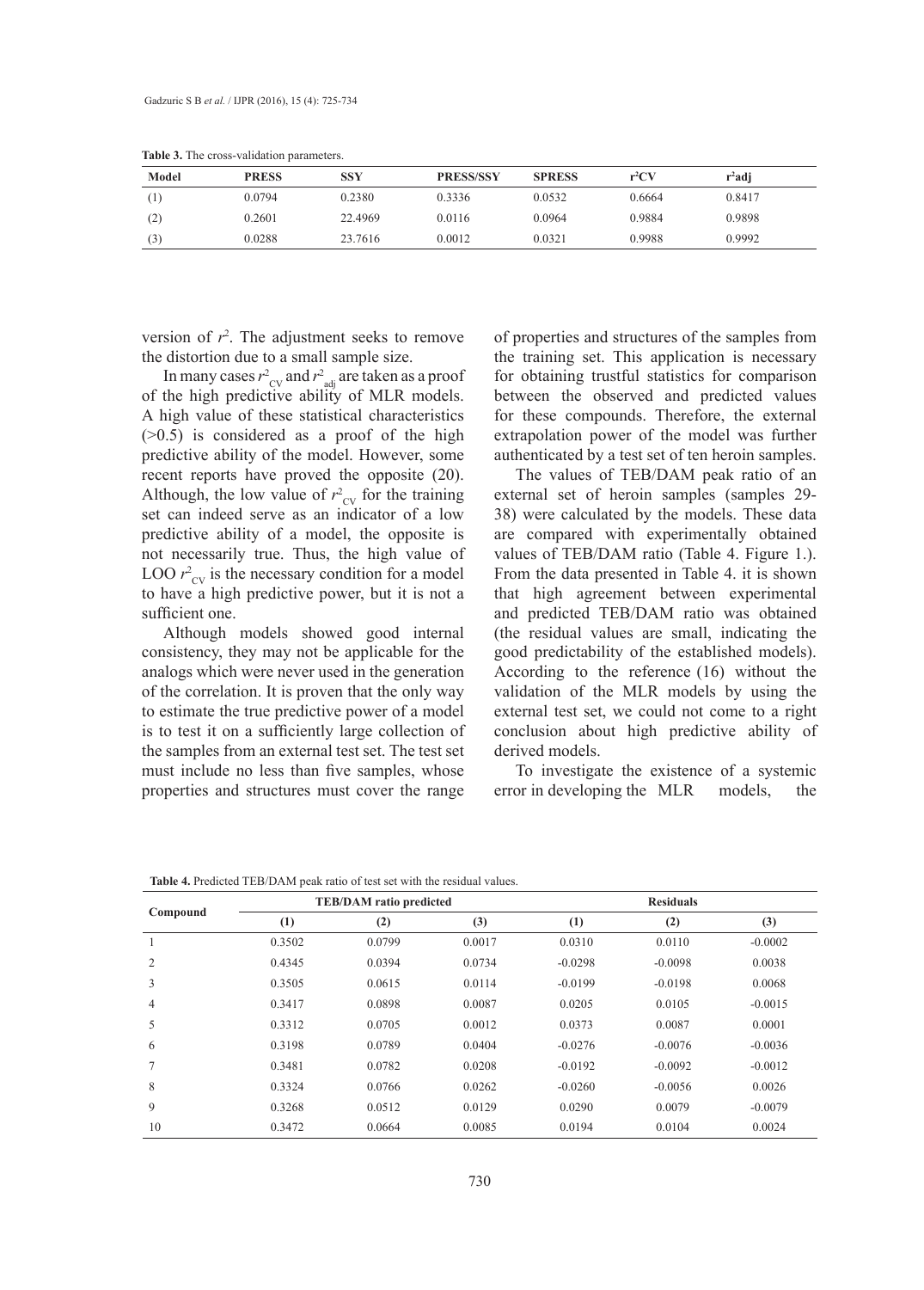

**Figure 1.** (a, b, c) Plots of predicted versus experimentally observed TEB/DAM ratio.

residuals of predicted TEB/DAM peak ratio values were plotted against the experimental values in Figure 2. The propagation of the residuals on both sides of zero indicates that no systematic error exists in the development of regression models as suggested by Jalali-Heravi *et al*. (21). It indicates that these models can be successfully applied to predict the geographic origin of seized heroin samples using the GC results. Therefore, the randomness of the residuals and their low values indicate that the obtained mathematical models can predict the dependent variable with acceptable error. According to the Variance Inflation Factor (VIF), which was lower than 10 for all the obtained models, it can be concluded that there is no multi collinearity present in the established models.

HCA was performed on the TEB/DAM,

MAM/DAM, PAP/DAM and NOS/DAM peak ratios of the analysed heroin samples in order to reveal the similarities among them. Clustering was based on the Euclidean distance and single linkage algorithm. The obtained dendrogram is presented in Figure 3. As it can be seen from the presented dendrogram, on the basis of TEB/ DAM, MAM/DAM, PAP/DAM and NOS/DAM peak ratios, the most similar heroin samples come from border crossing (2) and Novi Sad municipality (3).These entities are placed into the separate cluster, while the samples that belong to border crossing (1) are significantly different than the others.

WWR test was applied firstly on the TEB/ DAM, MAM/DAM, PAP/DAM and NOS/ DAM peak ratios together. The established null hypothesis "two samples come from populations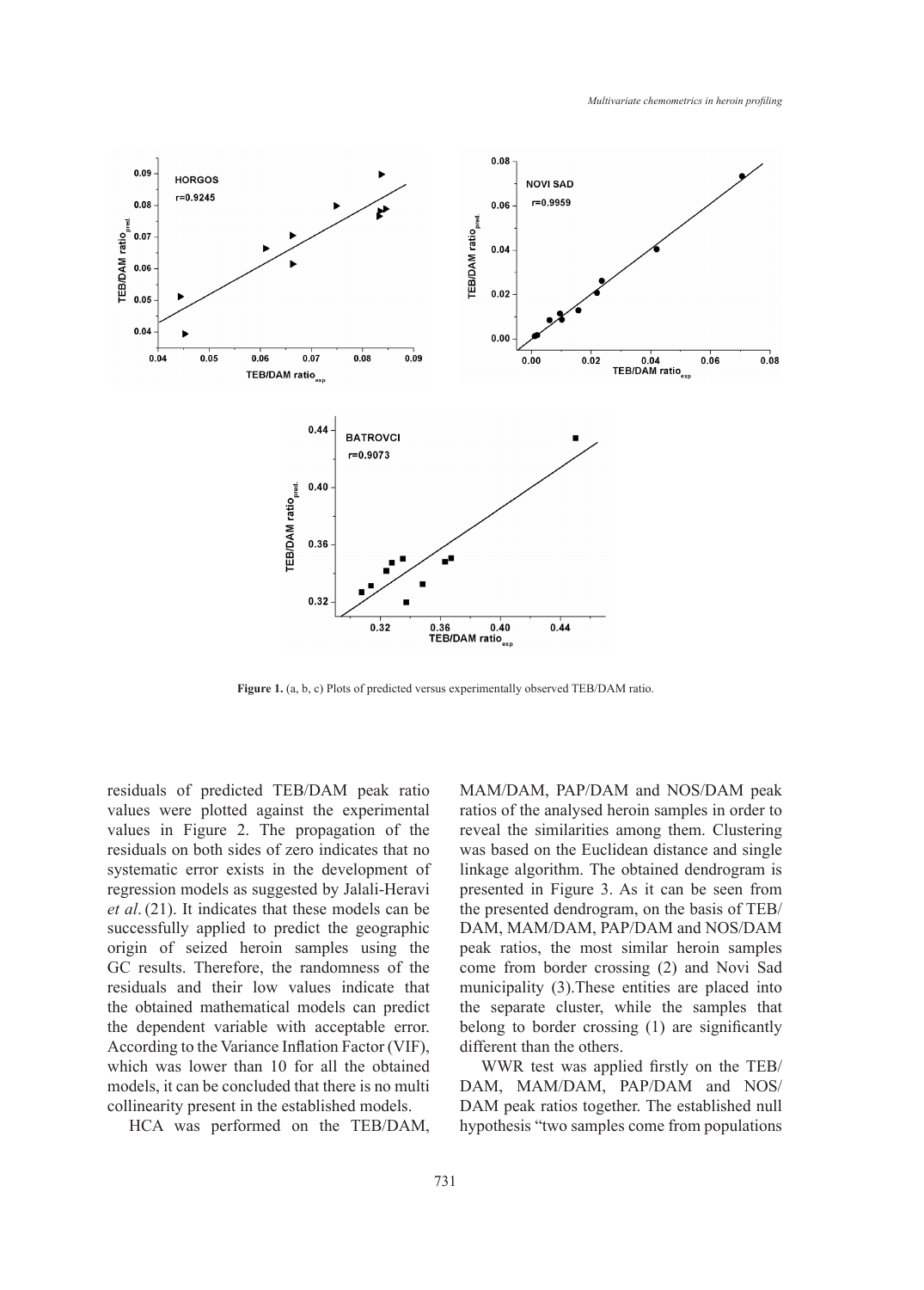

Figure 2. (a, b, c) Plots of the residual values against the experimentally observed TEB/DAM ratio.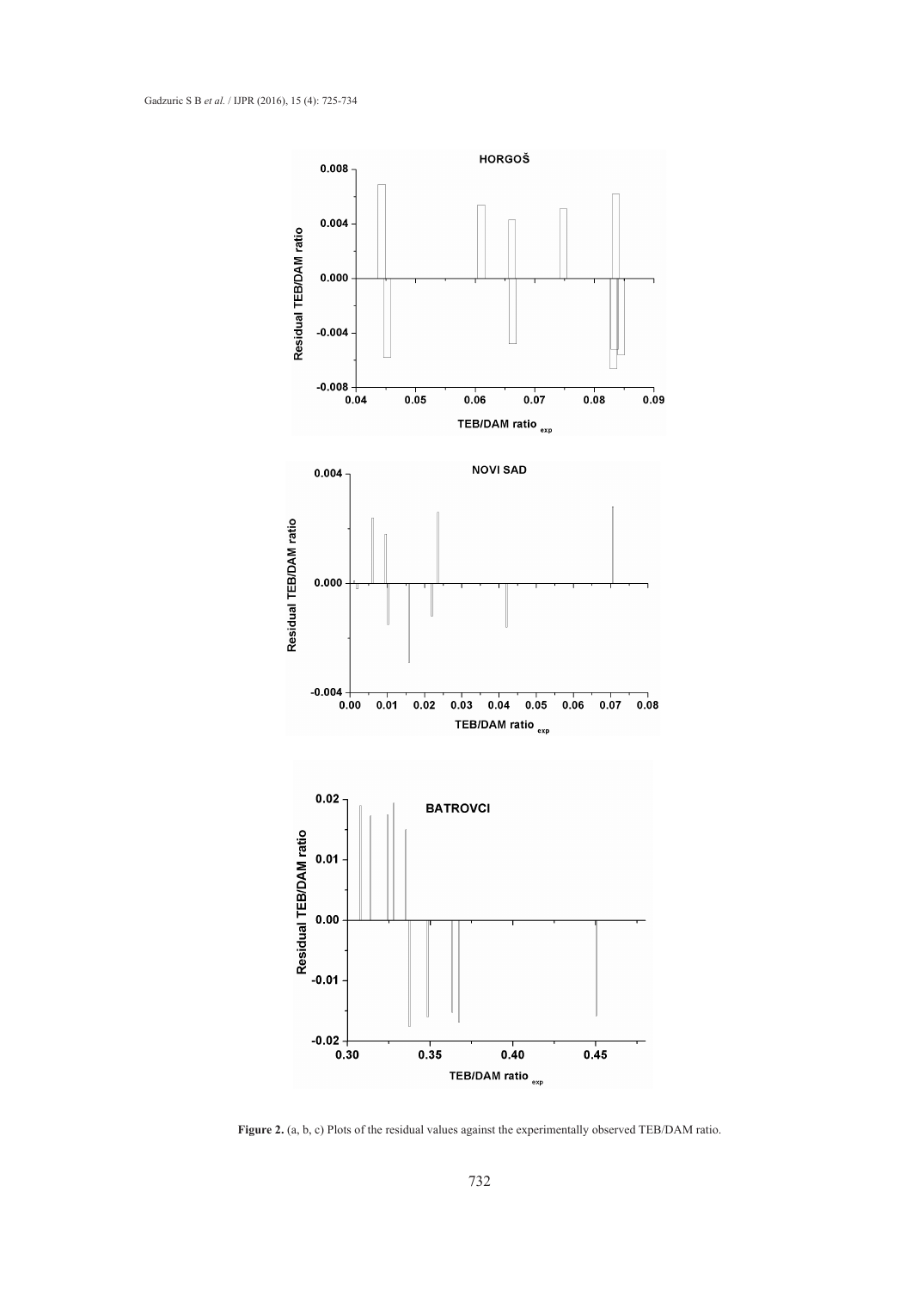

**Figure 3.** Dendrogram of HCA as a result of classification of analyzed heroin samples.

having the same distribution" was confirmed for the samples that are seized at border crossing (2) and Novi Sad municipality (Table 5). This result confirms the finding obtained with HCA method. According to WWR test, the samples from Novi Sad municipality and border crossing (1) do not belong to the same population, as well as the samples from border crossings (1) and (2).

Testing the  $H_0$  hypothesis for the examined samples on the basis of TEB/DAM, MAM/ DAM, PAP/DAM and NOS/DAM peak ratios separately, resulted in the same way as in previous WWR analysis, except in the case which included TEB/DAM peak ratio (Table 6). In this case, all the three types of samples do not belong to the same population. It can indicate that exactly TEB/DAM peak ratio can be used as discriminating factor for the analysed samples. As it is shown in the MLR analysis, this ratio actually is dependent variable which is predicted based on the other determined peak ratios.

### **Conclusion**

Collected data were modeled by MLR, HCA and WWR methods. Mathematical dependences that can determine the geographical origin of heroin samples were obtained. The validity of the models has been evaluated by the determination of suitable statistical parameters. Predictive ability of defined mathematical model was tested by comparing and correlating the experimental and calculated values of TEB/DAM peak ratio. The low residual activity and high cross-validated  $r^2$  values ( $r^2_{\text{CV}}$ ) indicated the predictive ability of the developed MLR models. Since the correlation was extremely good, our mathematical models can be used to predict geographic origin of seized heroin samples in Serbia, using the GC results. HCA analysis showed that the samples from Novi Sad municipality and border crossing (2) are very similar, while WWR testing explained that mentioned samples belong to the same population according to MAM/DAM, PAP/DAM and NOS/DAM peak ratios. TEB/ DAM peak ratio (the dependent variable in MLR model) was discriminating factor in WWR testing and it showed that the analysed samples do not belong to the same population.

#### **Acknowledgments**

This work was financially supported by the Ministry of Education, Science and